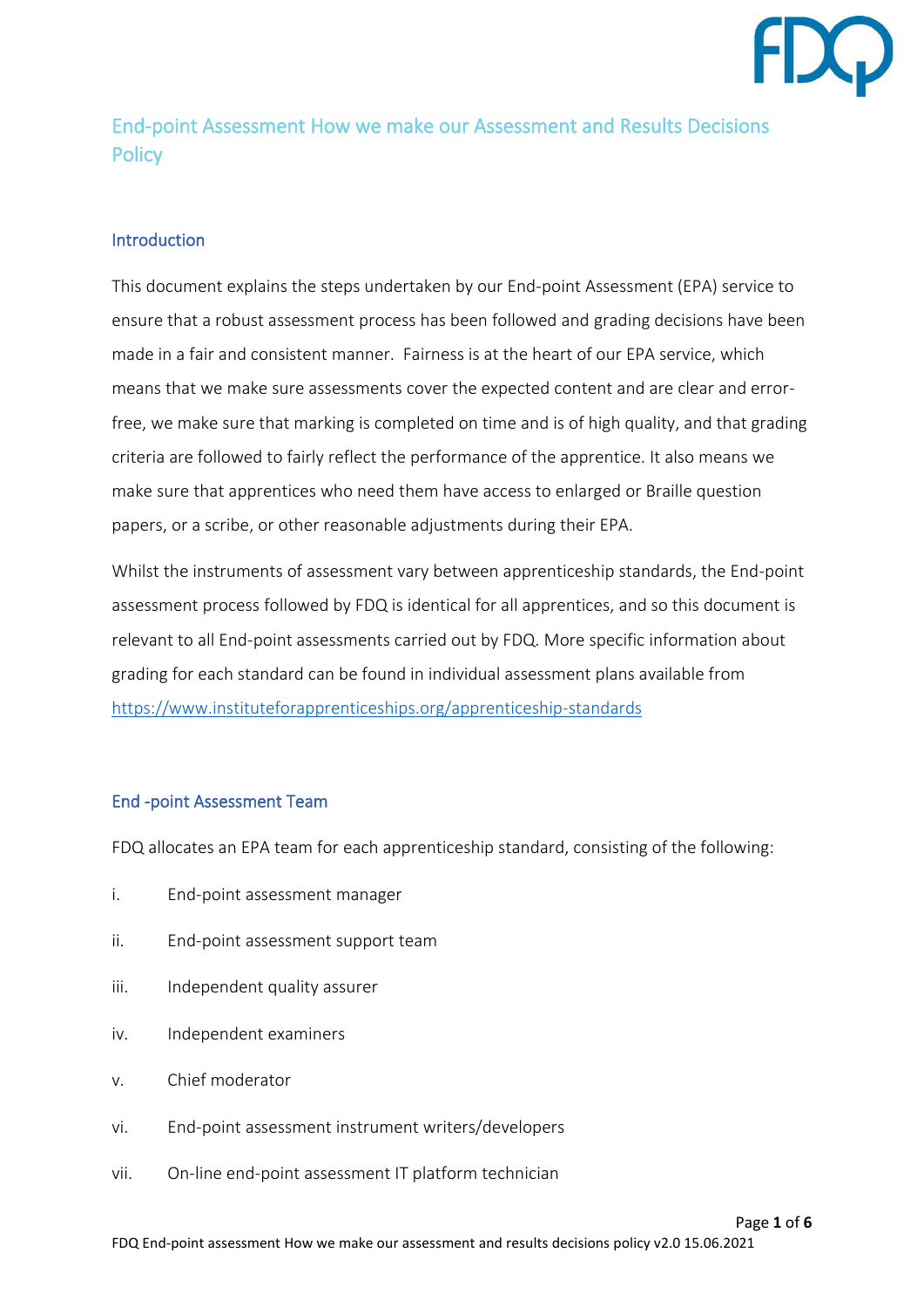

## Assessment Design

Each apprenticeship standard EPA plan specifies the assessment instruments (for example, knowledge test, observation and interview) that must be used to assess the knowledge, skills and behaviours content of the apprenticeship standard. FDQ's team of assessment developers and writers develop the detailed FDQ assessment specifications for each instrument, which may include question banks for knowledge tests, specified activities for practical observations, mark schemes and question banks for interviews. All assessment material is mapped against the standard knowledge, skills and behaviours statements, to ensure its validity and reliability, and is externally quality assured by an external quality assurance organisation appointed by the trailblazer group for each standard.

### Independent Examiners (IEs)

Each FDQ EPA team has a group of Independent Examiners allocated to it, who are chosen for their expertise in a particular sector (each IE must meet the mandatory criteria specified within the apprenticeship standard, which may include a minimum number of years of practical experience within the sector, achievement of compliance and assessor qualifications and a commitment to continuous professional development). All IEs undergo a comprehensive induction and training process, to ensure a valid and standardised approach to assessment judgements. In addition standardisation sessions take place on an on-going basis throughout the year to ensure consistency of assessment judgements.

IEs are allocated to EPAs as soon as an apprentice enters the gateway and are briefed on upcoming EPAs by the EPA Manager, which may include information about the business, the job role of the apprentice and the logistics of delivery of the EPA. IEs undertake the EPA at the agreed time, using each of the assessment instruments developed by FDQ to ensure consistency of approach. Results are not issued on the day of EPA under any circumstances.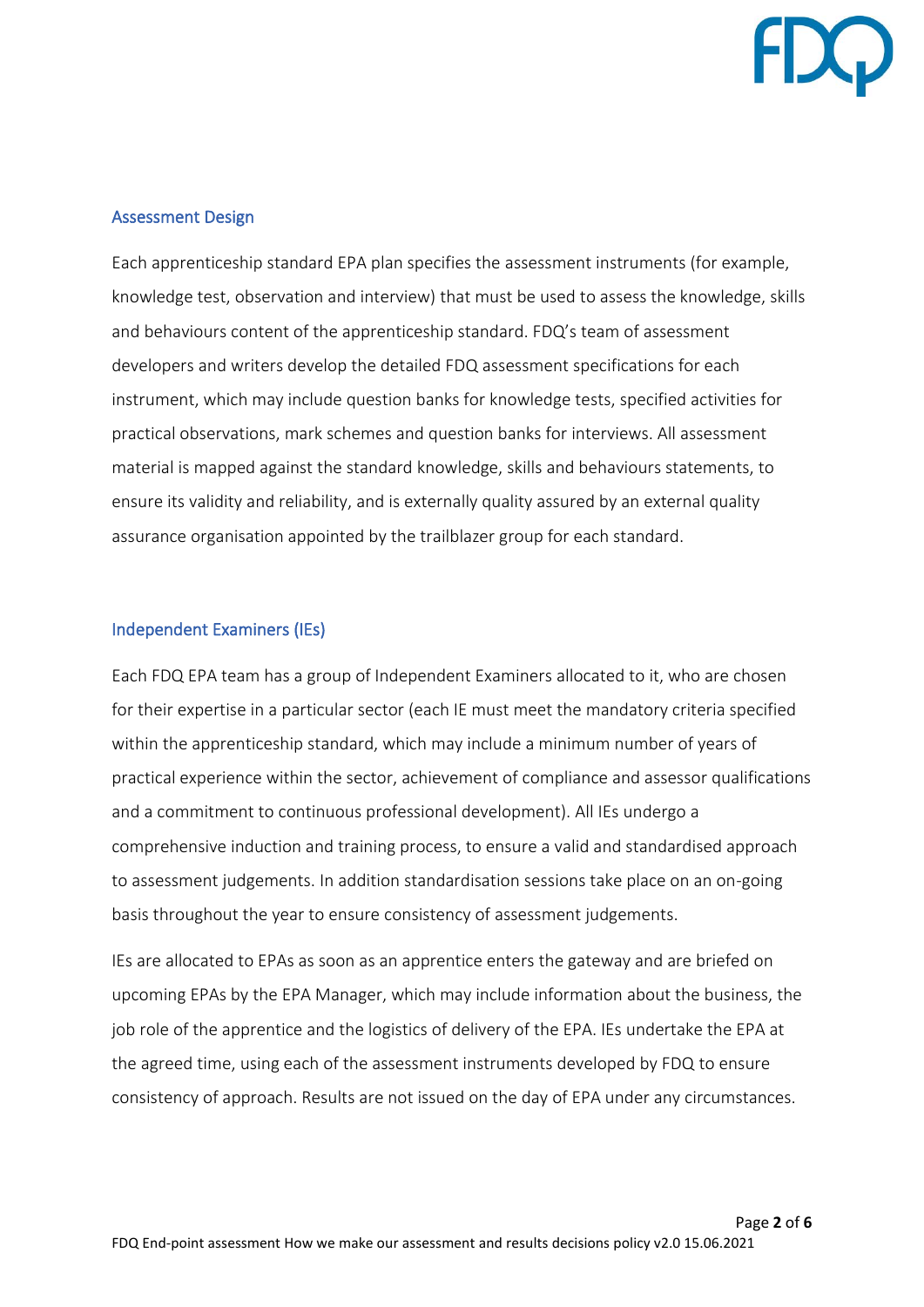

## Marking of End Point Assessments

IEs complete FDQ EPA documentation after the EPA has taken place and make judgements against the set criteria which have been specified in the EPA assessment plan and FDQ assessment instruments. All standards contain a minimum achievement for each knowledge, skills and behaviours statement which must all be achieved for the apprentice to succeed – failure in one or more area will render the overall EPA unsuccessful. Grading decisions for each assessment instrument are made, using the grading criteria given in the EPA plan for each standard. An overall provisional grade for the EPA is calculated using the rubrics contained in the EPA plan for the standard.

### Internal Quality Assurance (IQA)

The overriding purpose of the IQA process is to verify that IE assessment decisions are the product of sound assessment practice, recorded correctly and meet the requirements of the FDQ EPA service and the relevant external quality assurance body. The IQA has an important role to play in ensuring:

- i. the integrity of IE assessment decision and practices
- ii. the consistency and validity of assessment decisions across employers
- iii. the consistency in interpreting the assessment plan/criteria to ensure valid and reliable assessment decisions
- iv. the requirements for the completion and retention of data and records are met
- v. the equality of access to assessment for apprentices

A wide range of sampling techniques is used to monitor all of the processes in the EPA to measure the comparability and consistency of assessment decisions. This is a major part of the internal quality assurance function and is essential to maintaining high quality assessment.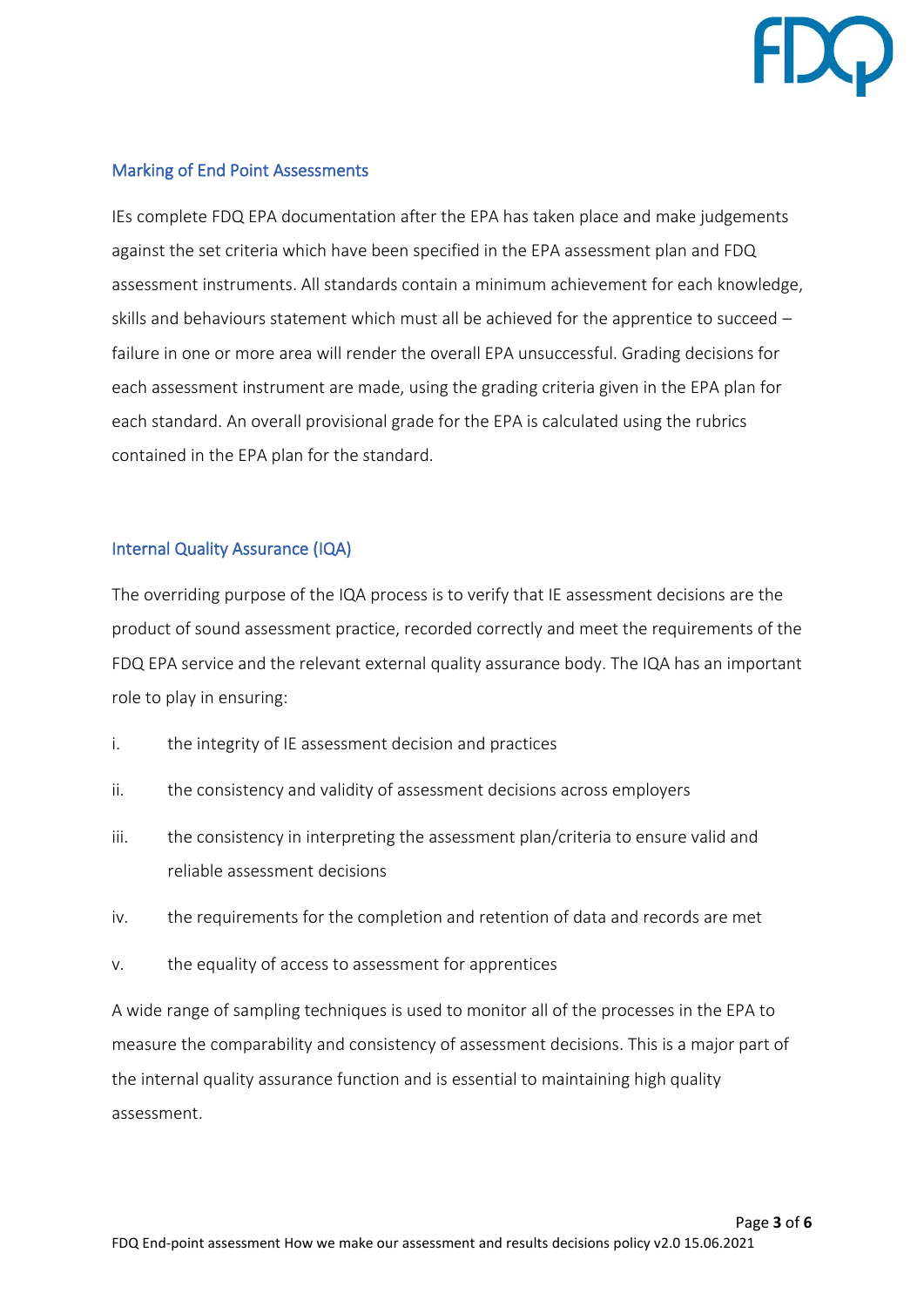

All IEs take part in a performance management programme where assessment performance is reviewed, and any support needs are identified.

# Moderation of Results

FDQ's EPAO moderation process ensures fairness, accuracy and consistency in end-point assessment judgements and the provision of results. The moderation process ensures an accurate reflection of performance that can be relied upon by apprentices, employers and training providers, as well as the EQA regulatory body.

FDQ's Chief Moderator (CM) is responsible for conducting the moderation process, which is two-fold:

- i. To ensure the consistency of marking across all components, and consistency of assessment for all apprentices
- ii. To ensure that the marking across all components conforms to the assessment criteria specified in the standard.

The Chief Moderator moderates the EPA decisions using professional judgement to ensure outcomes are valid. A risk-based approach to moderation is adopted with at least 20% sampling per year per standard. Trends and issues are collated, reviewed and actioned by the EPA Manager at standardisation meetings. The quality of assessment practice is improved consistently through moderation reporting on a one-to-one basis and at standardisation meetings, which highlights any areas for improvement in IE judgments.

The Chief Moderator has extensive knowledge and experience in the food and drink industry as well as the right level of assessor qualifications. In addition to this, our Chief Moderator has held previous teaching / awarding positions relevant to the food industry.

# External Quality Assurance (EQA)

The Institute for Apprenticeships and Technical Education (IfATE) has a role overseeing external quality assurance across all EQA providers to ensure quality, consistency and credibility of EQA, as well as acting as an EQA body in its own right. Each EPA is externally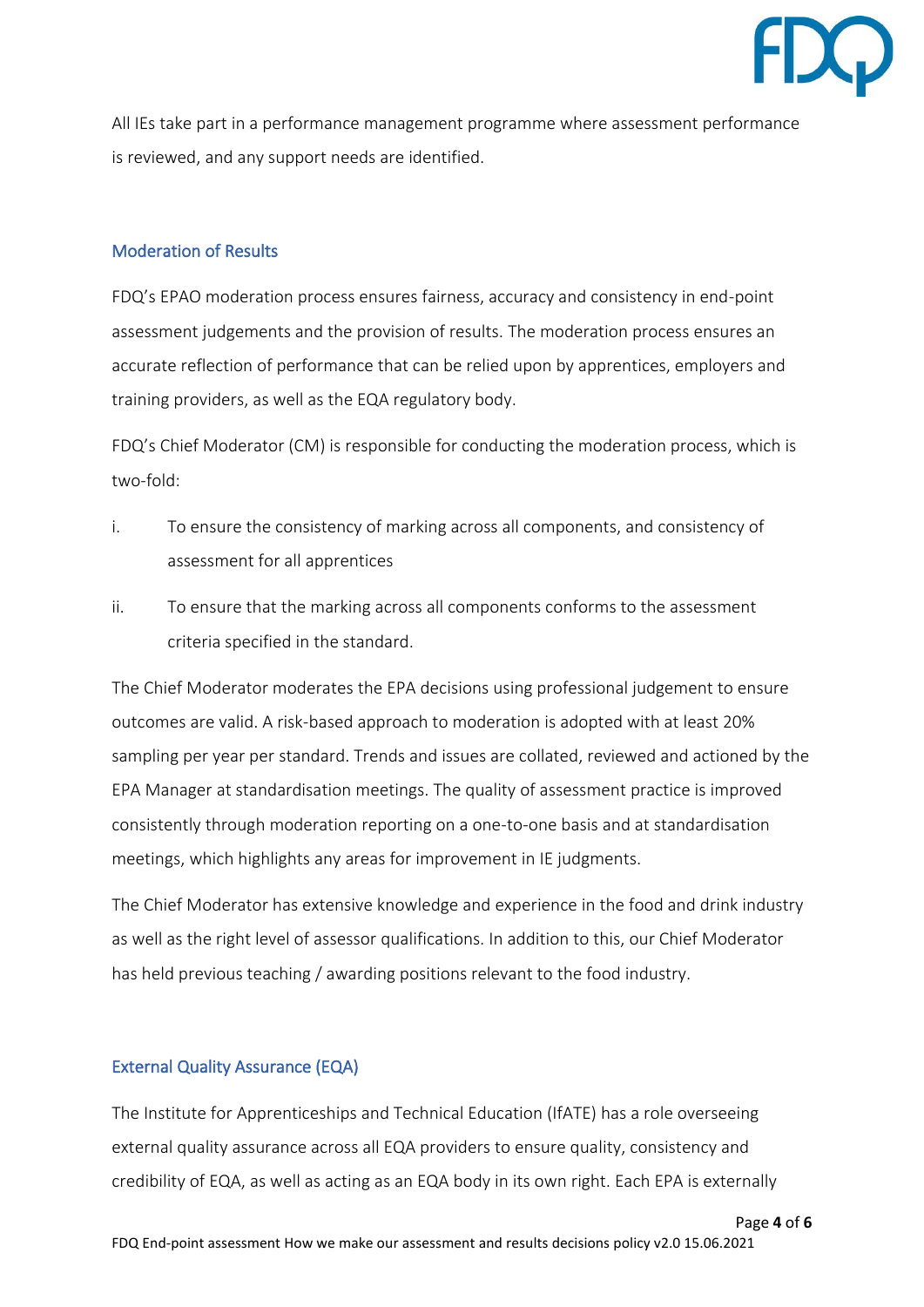

quality assured by an independent body, appointed by the trailblazer group for each apprenticeship standard. FDQ works with several different EQA bodies, including IfATE, the Worshipful Company of Butchers and Ofqual. Each EQA body carries out extensive and robust quality assurance of FDQ's EPA instruments and assessment resources, and samples several full EPAs across the range of apprenticeship standards.

## Awarding of Results

After the full assessment process has been completed, including moderation of results, the apprentice receives their grade from FDQ, via their employer. A results statement is issued giving details of achievement in each of the assessment instruments, and an overall apprenticeship grade.

The Education and Skills Funding Agency (ESFA) manages the operational delivery of certificates for Standards, working with employers and EPAOs. FDQ complies with the certification instructions of the ESFA to ensure the final achievement of the apprenticeship is formally recognised.

### Feedback

Where fail is the overall result of the EPA, the EPAO will provide brief constructive feedback to the apprentice that may improve performance for a re-sit or re-take in the element of the EPA that resulted in fail. The feedback will align to the relevant knowledge, skills or behaviour applicable from the standard. This information can be used constructively by the employer and/or provider to assist any re-sit/re-take activities.

# Re-sits and Re-takes

Apprentices who fail one or more assessment method will be offered the opportunity to take a re-sit or re-take. A re-sit does not require further learning, whereas a re-take does.

There is no limit on the number of re-sits/re-takes.